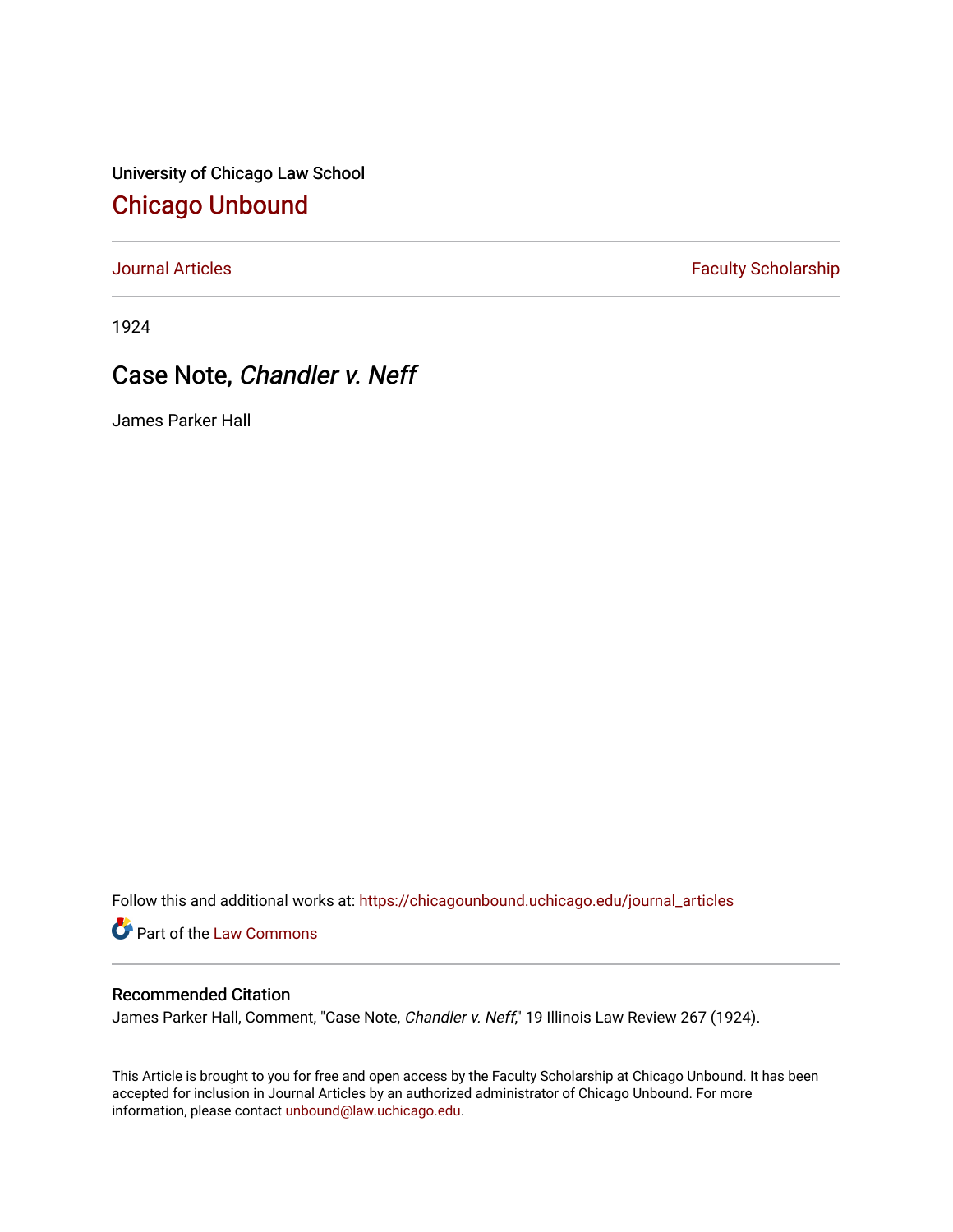-Porto Rico and Hawaii to enact similar statutes. Congress also enacted such a statute for the District of Columbia and these statutes were shown to be operating successfully. The National Conference on Weights and Measures, the Department of Agriculture and the Department of Commerce endorsed the principle of prohibition of excess weights in bread, and the *Bakers' Weekly* supported the law.16 It is apparent from this that many men who were in better positions to know the bread trade than the members of the Supreme Court of the United States, believed the Nebraska bread law to be a reasonable and efficacious measure for the protection of the public against fraud in sales of bread. Laws with such support are not likely to unduly impose upon protesting minorities.

Not the least among the advantages in the Holmes-Brandeis theory over others, is that it permits wider economic and sociological experimentation among the states by giving them more latitude in trying out and developing their own schemes for reform.

## GEORGE W. GOBLE.

CONSTITUTIONAL LAw-FoURTEENTH **AND** FIFTEENTH AIEND-' MENTS-EXCLUSION OF NEGROES FROM DEMOCRATIC PRIMARY ELEC-TIONS IN TEXAS.-[U. S.] In *Chandler* v. *Neff'* the local federal court upholds a recent Texas statute<sup>2</sup> which makes negroes ineligible to participate in any Democratic party primary election held in Texas. In 1905 Texas passed a very elaborate law regulating the making of nominations for public office and requiring them to be made in primary elections by all parties that polled at least 100,000 votes in the last general election. Smaller parties were optionally allowed to nominate by conventions, but the requirements for voting at both primary elections and at the convention primaries were rigidly prescribed.<sup>3</sup> The act of 1923, cited above, was passed as an amendment to this general primary law, and was attacked in the federal district court by a bill for an injunction against its enforcement by various state officials. On the authority of *Giles v. Harris4* the court dismissed the bill on the ground that courts of equity will not enforce political rights by injunction, but, on account of its importance, went on to discuss the question on its merits.

It had previously been decided in Texas, following the weight of American authority, that a 'primary election' was not an 'election' within the meaning of the state constitution prescribing qualifications for electors;<sup>5</sup> and the court cited *Newberry v. United States*<sup>6</sup> as giving a similar meaning to 'election' in art. I, sec. IV of the federal Constitution. It was then assumed that the Fourteenth and Fifteenth Amendments applied only to the same kind of an 'elec-

16. See the notes to Mr. Justice Brandeis's dissent.

1. (1924 W. D. Tex. San Antonio D.) 298 Fed. **515.** 2. Texas Gen. Laws 1923 2d Called Sess. c. 32 sec. 1-Texas Rev. Civil Sts. art. 3093a.

3. Texas Rev. Civil Sts. 1913 arts. 3084-3174. 4. (1903) 189 U. **S.** 475. 5. *Koy v. Schneider* (1920) 110 Tex. 369, elaborately collecting and discussing the authorities.

**6.** (1921) **256 U. S.** 232.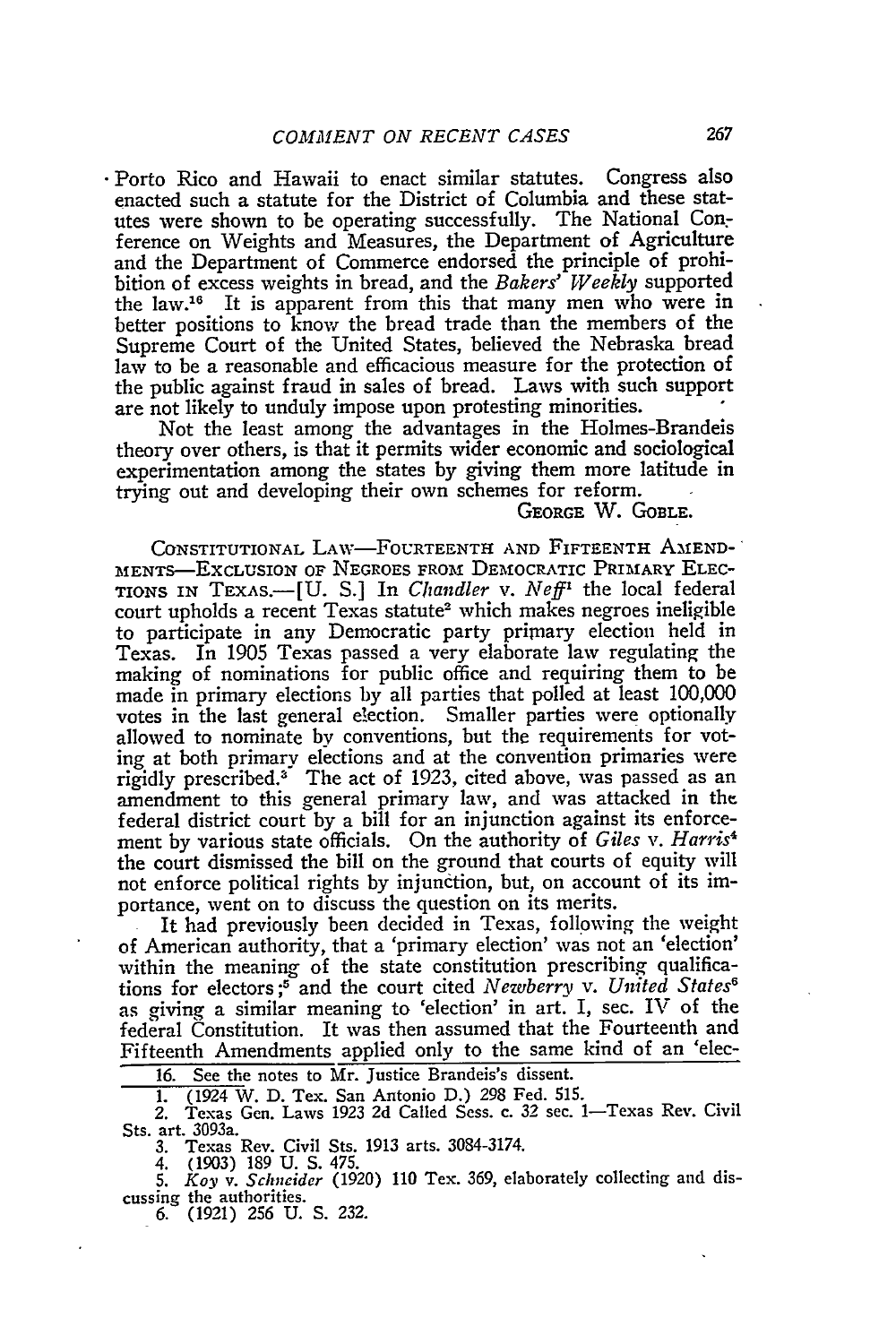tion'--the final choice of an officer by the duly qualified electorsand therefore did not limit state control of 'primary elections.'

It will be noted that these assumptions are far from obvious. The Fifteenth Amendment does not use the word 'election' at all. It forbids the denial to citizens of the United States of the 'right to vote' on account of race, etc. It may be urged with a good deal of force that an 'election' technically refers only to the choice of officials, and hence would not include voting upon local option propositions or municipal bond issues, for instance.7 In *Willis v. Kalnbach8* it was even suggested that the Fifteenth Amendment was intended to secure only the right of citizens to vote for the classes of officers enumerated in the Fourteenth Amendment, section 2 (presidential electors, members of Congress, state executive and judicial officers, and members of state legislatures); but this has been authoritatively denied in *Myers v. Anderson*,<sup> $\dot{\theta}$ </sup> a case of the election of municipal officers. The 'right to vote' may well be a wider term than the right to vote at an 'election,' and so include, for instance, local option submissions to the voters, and still not include voting in party primaries, even when regulated by the state. And, of course, the Fourteenth Amendment, section 1, in its due process and equality clauses, is not limited to 'elections' or even to 'voting'; and it is quite possible that it applies to political as well as civil rights.<sup>10</sup>

A party, being a voluntary association, may consist, at least with the consent of the state, of persons more or less numerous than the electorate and possessed of less or greater qualifications than the electorate, at least if such qualifications have the assent of the party; e. **g.,** women were allowed to vote in party primaries in some states before they were fully enfranchised.<sup>11</sup> A party may lawfully have for its object, unless forbidden **by** statute, the election of candidates of a certain race or religion, only, however opposed such objects may be in general or in particular cases to the tenets of good citizenship or of wise public policy. And it may, of course, voluntarily confine its official membership to those who believe in its views, or who belong to the favored race or religion. Now, when parties are regulated **by** law, may the state, if it chooses, enforce for a party the same rule or rules of membership that the party itself adopts, not as necessarily indicating approval of their wisdom or propriety, but as a recognition of their existence in fact in and for that party? It seems difficult to deny this, provided only that the state does not

**7.** See *Willis v. Kalmbach* (1909) 109 Va. 475; *State ex rel. Birchniore v. State Bd. of Canvassers* (1907) 78 S. C. 461, annotated in 14 L. R. A.

**(N. S.) 850.** 8. See note 7. 9. (1915) 238 U. S. 368. The Nineteenth Amendment, in language similar to the Fifteenth, has been held to entitle women to vote at municipal bond issue elections. (1921) *State v. Marsh* 106 Neb. 760; (1922) *Stephens v. School Dist.* 153 Ga. 690.

10. Strauder v. West Virginia (1880) 100 U. S. 303 (cf., the dissent<br>of Field, J.—rejected by the court—in ex parte Virginia (1880) 100 U. S.<br>339, 367-8); Pope v. Williams (1904) 193 U. S. 621, 634; Yick Wo v. Hop*kins* (1886) 118 U. **S.** 356, 370. 11. *Koy v. Schneider* (1920) 110 Tex. 369.